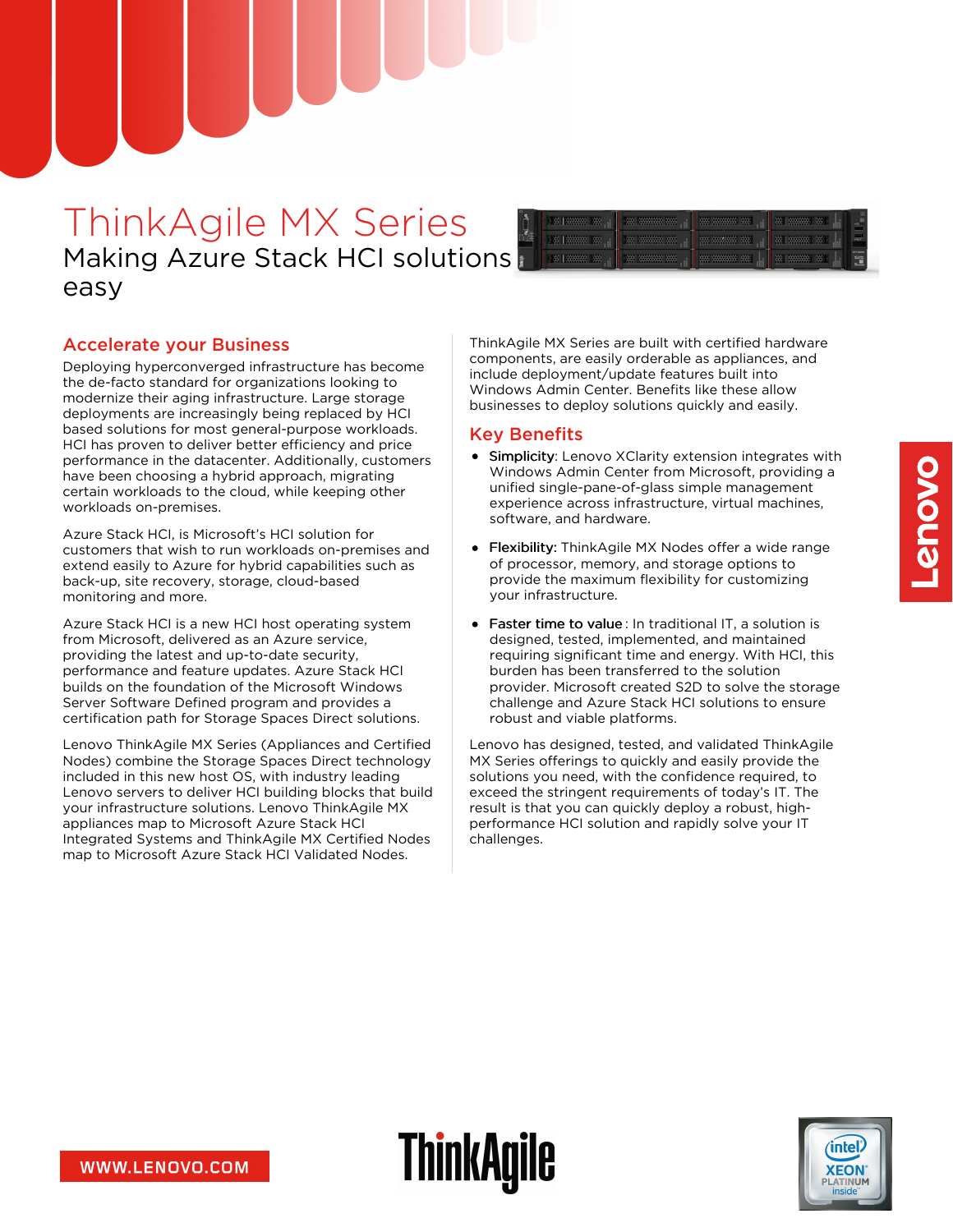## Reliability: Powered by Lenovo Servers

The ThinkSystem SR650 2U server node is equipped with two powerful Intel® Xeon® Scalable family processors, and provides extreme reliability, huge internal storage and memory capacity, and a large number of I/O slots, making it an ideal foundation for this solution.

The SR650 configurations used in this solution are storage dense, with a high-performance 4-SSD/NVMe cache tier and a 10-HDD capacity tier, along with two mirrored boot drives.

Also, ThinkAgile MX now provides an All-Flash offering, with a high-performance 4-NVMe cache tier and 20-SSD capacity tier. You can start with as few as two nodes, and grow to 16 nodes.

ThinkAgile MX is also available in a smaller form factor platform based on the ThinkSystem SE350 as the ThinkAgile MX1000 Series (MX1021 Certified Node & MX1020 Appliance). Its small footprint and power efficiency allow for reliable server-class performance at many Edge locations. With additional benefits of ruggedness and variety of mounting options, these servers are ideal for small locations.

This server can handle temperatures from 0° to 55°C, as well as tolerate locations with high-dust and vibration. The half-width, short-depth, 1U server can be installed almost anywhere: hung on a wall, stacked on a shelf, or mounted in a rack. This high-performance server, using the Intel Xeon-D processor, features 8 to 16 cores, and a variety of storage options.

Lenovo ThinkSystem servers consistently score #1 for reliability\* in independent customer surveys.

## Excellent Value

ThinkAgile MX Appliances include Azure Stack HCI, and optionally include Windows Server 2019 Datacenter in case you require unlimited guest OS virtual machine licenses. ThinkAgile MX Certified nodes optionally include the Azure Stack HCI software or Windows Server 2019 Datacenter depending on their needs. The Azure Stack HCI OS license provides the following benefits:

- Storage Spaces Direct (S2D): State of the art softwaredefined storage from Microsoft with multiple highperformance resiliency options, deduplication, compression and more.
- Windows Admin Center (WAC): A web-based management portal is included with the software at no extra cost. Deployment and update features in WAC make deployment extremely simple and easy to perform. Additionally, Lenovo's XClarity plugin allows you to deploy their hardware as well as software from the same interface, enabling single pane of management.
- Hyper-V: Hypervisor is included in the license
- **Software-Defined Networking: Features such as virtual** network encryption, firewall auditing, virtual network peering allows you to get the benefits of a more secure software defined network with Azure Stack HCI.
- Azure Stack HCI is hybrid by design, and you can benefit from native integration with Azure ARC and Azure Monitor and connect to Azure for a variety of Azure hybrid services seamlessly. Fleet management for hosts and VMs allows you to monitor and manage clusters at scale.

#### As Much Help As You Need

Lenovo and Lenovo partners have a comprehensive portfolio of professional services that supports the full life cycle of your infrastructure. At every stage—from planning to deploying, supporting, optimizing, and end of life—extra help is available to accelerate meeting your business objectives.